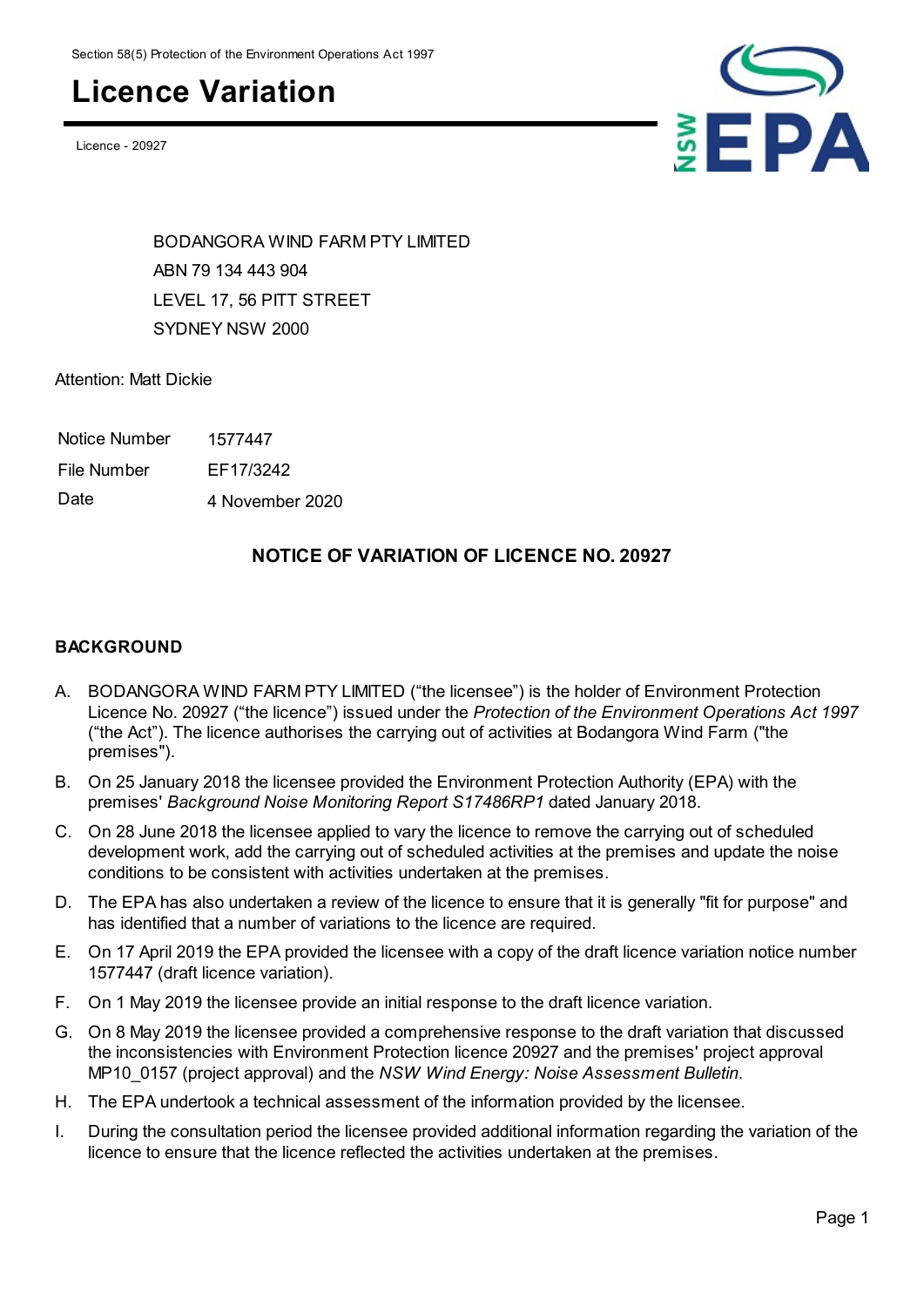### **Licence Variation**



- J. On 6 February 2020 the licensee provide the EPA with the premises' *Consolidated Environmental Noise Assessment* document reference S3627C12 dated January 2018.
- K. On 12 February 2020 the EPA completed its review of all documents provided by the licensee. The EPA requested the licensee to provide a table with noise criteria based on turbine hub height wind speed for all sensitive receivers surrounding the premises for consistency with the project approval.
- L. On 1 May 2020 the licensee provided the EPA with a letter that contained a technical assessment that determined the wind turbine background noise correlations for wind turbine hub height (85m above ground).
- M. On 7 August 2020 the EPA provided the licensee with the draft licence variation updating the varied conditions as set out in Section 2 of the draft licence variation.
- N. On 28 August 2020 the licensee responded to the draft licence variation and requested changes and clarification to the draft licence variation.
- O. In issuing this notice, the EPA has considered the information provided by the licensee to ensure consistency with the project approval and the *NSW Wind Energy: Noise Assessment Bulletin*.

#### **VARIATION OF LICENCE NO. 20927**

- 1. By this notice the EPA varies licence No. 20927. The attached licence document contains all variations that are made to the licence by this notice.
- 2. The following variations have been made to the licence:
	- Condition A1.1 Vary to remove schedule development/construction and replace with authorised to undertake the scheduled activity "Electrical Generation".
	- Condition A3 Remove ancillary activities which related only to the construction of the wind farm.
	- Condition L3.1 to L3.6 Remove ancillary infrastructure noise conditions.
	- Condition L4.1 to L4.5 Remove blasting conditions.
	- Condition L3.1 to L3.7 Add new premises specific operational noise limit conditions for wind turbine noise.
	- Condition L5.1 to L5.2 Remove "Hours of operation" condition which related to construction hours.
	- Condition L6.1 to L6.2- Remove "Potential offensive odour conditions".
	- Condition O3.1 to O3.4 Remove dust conditions and replace with standardised dust conditions.
	- Condition O4.1 to O4.2 Remove "Process and Management" conditions which related to construction erosion and sediment controls.
	- Condition O4.1 Add waste management condition.
	- Condition O5.1 Remove waste management condition.
	- Condition O5.1 Add bund construction and maintenance for fuel and chemical storage areas.
	- Condition O6.1 Remove bund construction and maintenance for fuel and chemical storage areas.
	- Condition G2 Remove signage requirement to identify monitoring and discharge locations.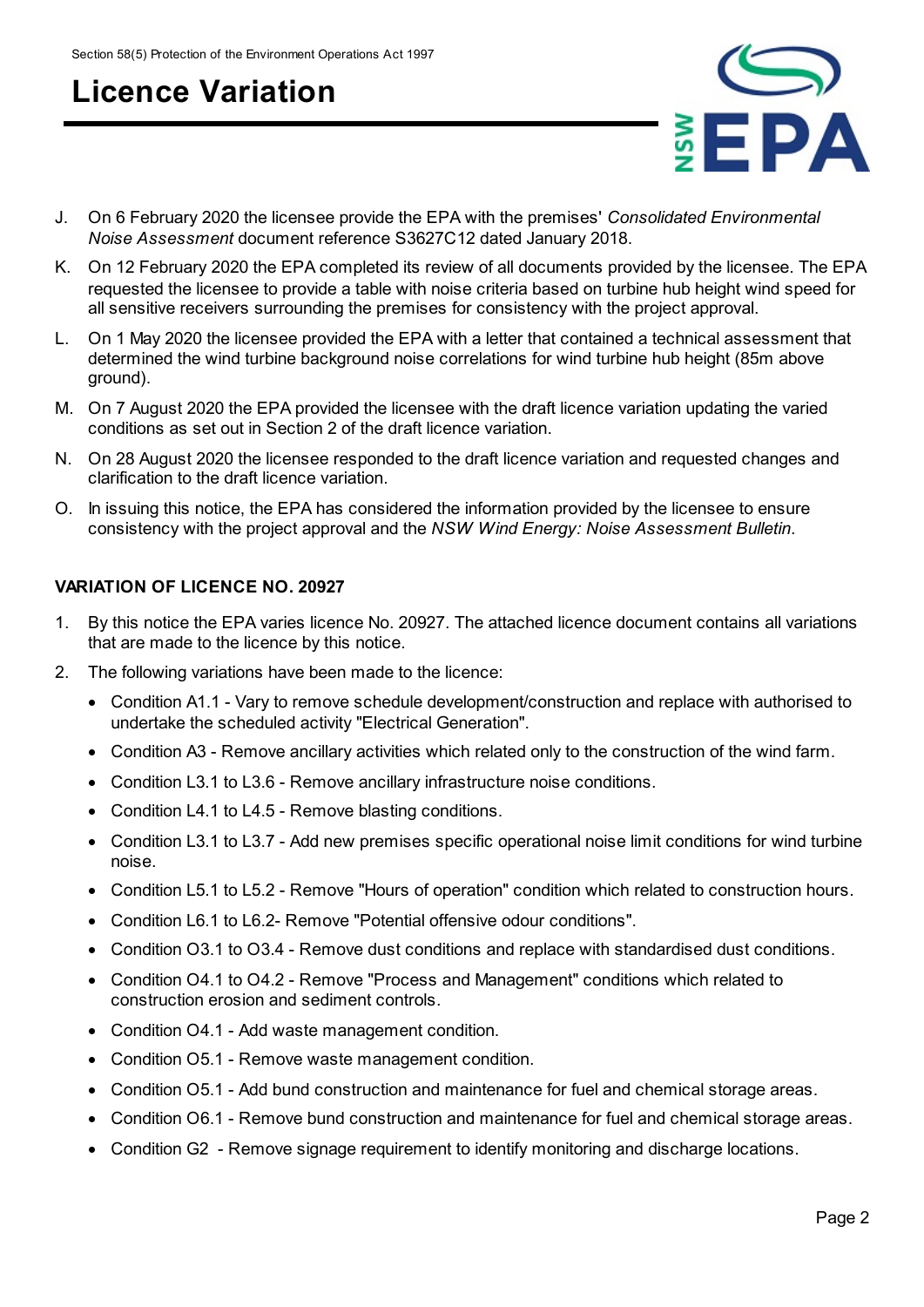Section 58(5) Protection of the Environment Operations Act 1997

### **Licence Variation**



**Duncan McGregor Acting Unit Head Regulatory Operations Regional** (by Delegation)

.......................................................

#### **INFORMATION ABOUT THIS NOTICE**

- This notice is issued under section 58(5) of the Act.
- Details provided in this notice, along with an updated version of the licence, will be available on the EPA's Public Register [\(http://www.epa.nsw.gov.au/prpoeo/index.htm](http://www.environment.nsw.gov.au/prpoeo/index.htm)) in accordance with section 308 of the Act.

#### **Appeals against this decision**

 You can appeal to the Land and Environment Court against this decision. The deadline for lodging the appeal is 21 days after you were given notice of this decision.

#### **When this notice begins to operate**

- The variations to the licence specified in this notice begin to operate immediately from the date of this notice, unless another date is specified in this notice.
- If an appeal is made against this decision to vary the licence and the Land and Environment Court directs that the decision is stayed the decision does not operate until the stay ceases to have effect or the Land and Environment Court confirms the decision or the appeal is withdrawn (whichever occurs first).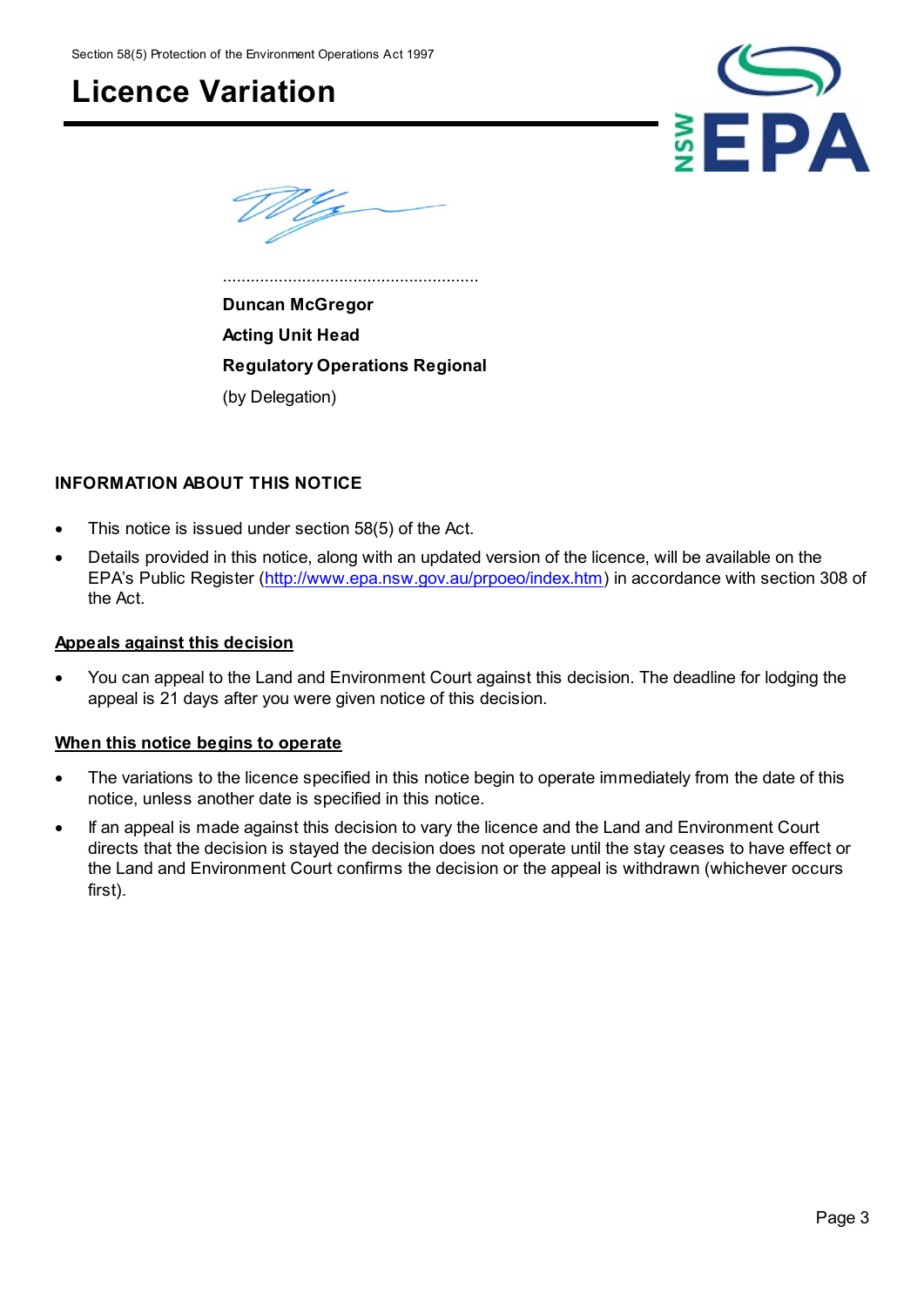Licence - 20927

| 20927                           |  |  |
|---------------------------------|--|--|
| 29-June                         |  |  |
|                                 |  |  |
|                                 |  |  |
| BODANGORA WIND FARM PTY LIMITED |  |  |
|                                 |  |  |

LEVEL 17 56 PITT ST

SYDNEY NSW 2000

#### **Premises**

BODANGORA WIND FARM

BODANGORA NSW 2820

#### **Scheduled Activity**

Electricity generation

#### **Fee Based Activity Scale Scale Scale Scale**

#### **Region**

Phone: (02) 6883 5333 Fax: (02) 6884 8675 Regional West - Dubbo Level 1, 48-52 Wingewarra Street DUBBO NSW 2830

PO Box 2111

DUBBO NSW 2830



Electricity works (wind farms) 0-450 GWh annual generating capacity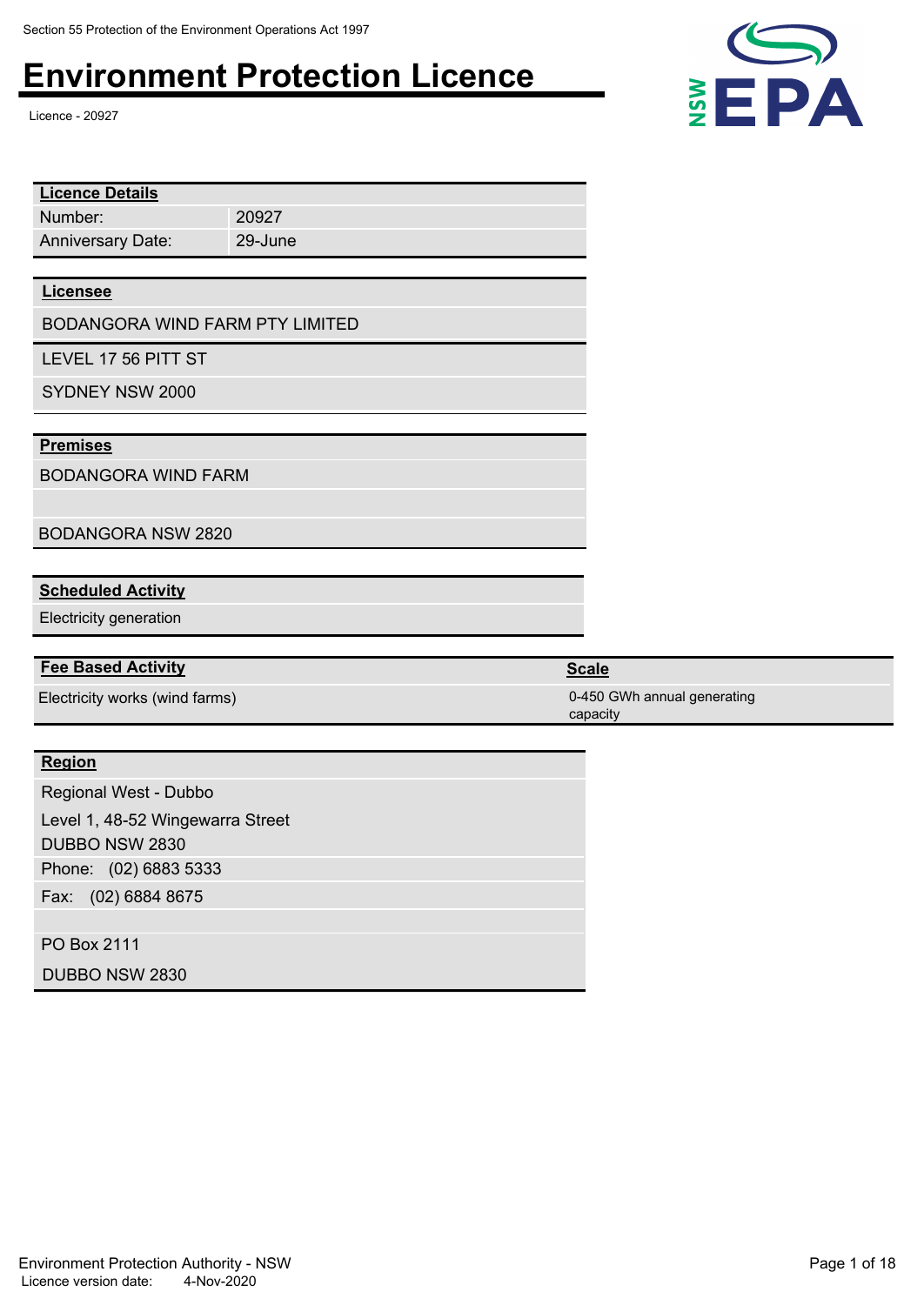Licence - 20927



|                | 4        |
|----------------|----------|
|                |          |
|                |          |
|                |          |
|                |          |
|                |          |
|                | 5        |
|                |          |
| 1              | 6        |
| A1             | 6        |
| A <sub>2</sub> | 6        |
| A <sub>3</sub> |          |
| $\mathbf{2}$   | $\prime$ |
| P1             | 7        |
| 3              | 9        |
| L1             | 9        |
| L <sub>2</sub> | 9        |
| L <sub>3</sub> | 9        |
| 4              | 10       |
| O <sub>1</sub> | 10       |
| O <sub>2</sub> | 11       |
| O <sub>3</sub> | -11      |
| O <sub>4</sub> | 11       |
| O <sub>5</sub> | 11       |
| 5              | 11       |
| M1             | 11       |
| M <sub>2</sub> | 12       |
| M <sub>3</sub> | 12       |
| M4             | 13       |
| 6              | 13       |
| R1             | 13       |
| R <sub>2</sub> | 14       |
| R <sub>3</sub> | -14      |
|                |          |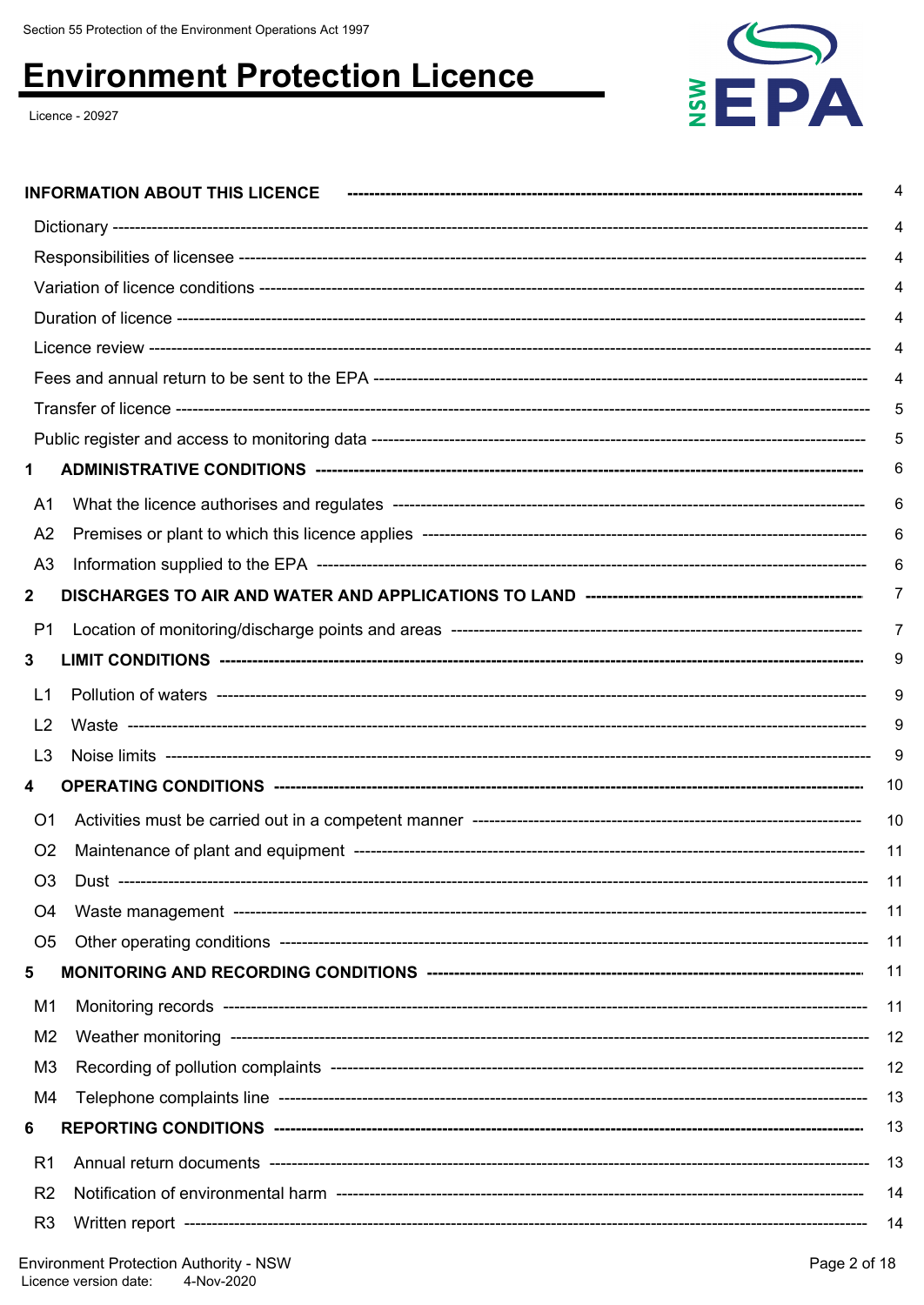Licence - 20927



|                   | 15 |
|-------------------|----|
|                   | 15 |
| <b>DICTIONARY</b> | 16 |
|                   | 16 |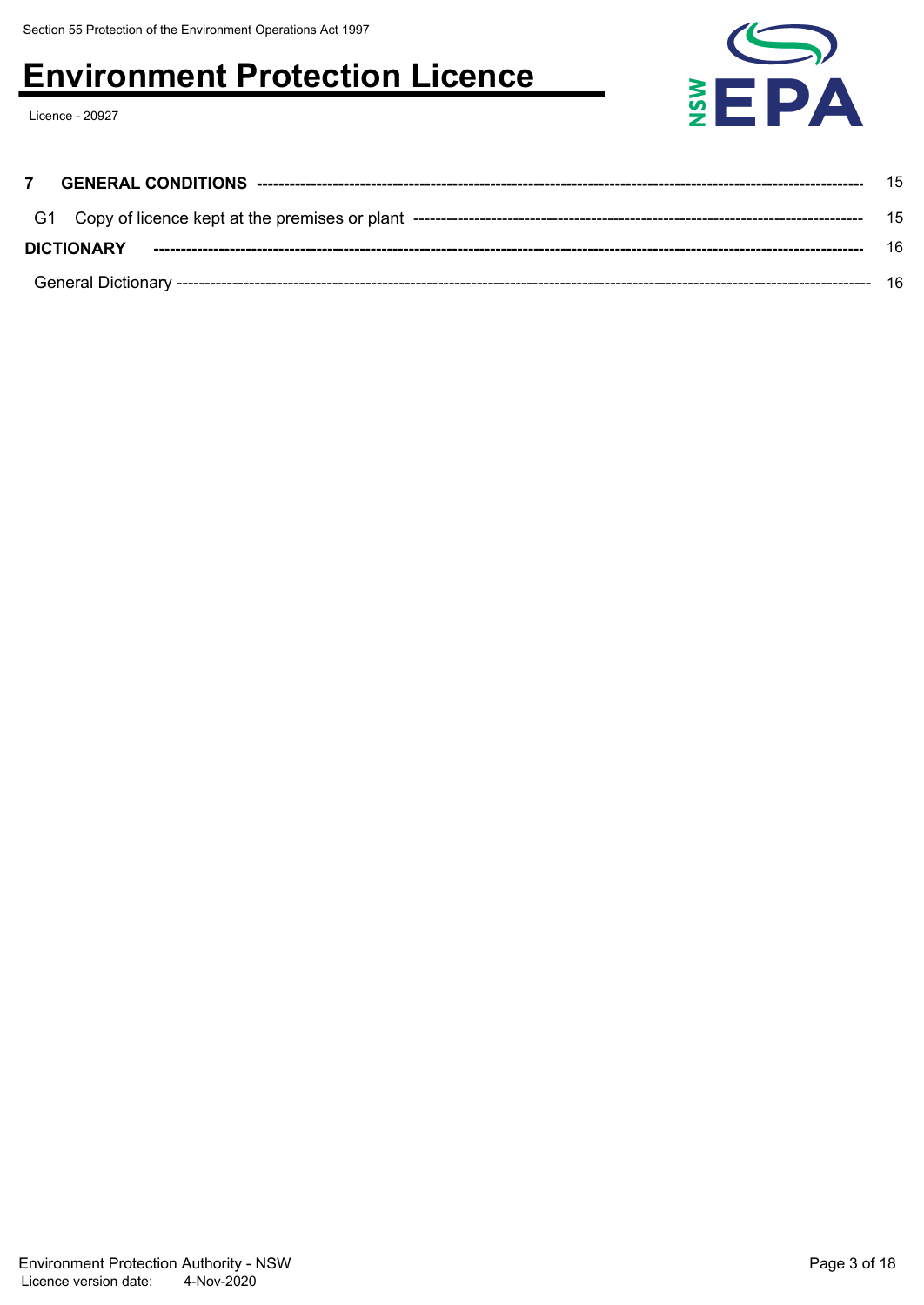Licence - 20927



### **Information about this licence**

#### **Dictionary**

A definition of terms used in the licence can be found in the dictionary at the end of this licence.

#### **Responsibilities of licensee**

Separate to the requirements of this licence, general obligations of licensees are set out in the Protection of the Environment Operations Act 1997 ("the Act") and the Regulations made under the Act. These include obligations to:

- ensure persons associated with you comply with this licence, as set out in section 64 of the Act;
- control the pollution of waters and the pollution of air (see for example sections 120 132 of the Act);
- report incidents causing or threatening material environmental harm to the environment, as set out in Part 5.7 of the Act.

#### **Variation of licence conditions**

The licence holder can apply to vary the conditions of this licence. An application form for this purpose is available from the EPA.

The EPA may also vary the conditions of the licence at any time by written notice without an application being made.

Where a licence has been granted in relation to development which was assessed under the Environmental Planning and Assessment Act 1979 in accordance with the procedures applying to integrated development, the EPA may not impose conditions which are inconsistent with the development consent conditions until the licence is first reviewed under Part 3.6 of the Act.

#### **Duration of licence**

This licence will remain in force until the licence is surrendered by the licence holder or until it is suspended or revoked by the EPA or the Minister. A licence may only be surrendered with the written approval of the EPA.

#### **Licence review**

The Act requires that the EPA review your licence at least every 5 years after the issue of the licence, as set out in Part 3.6 and Schedule 5 of the Act. You will receive advance notice of the licence review.

#### **Fees and annual return to be sent to the EPA**

For each licence fee period you must pay:

- an administrative fee; and
- a load-based fee (if applicable).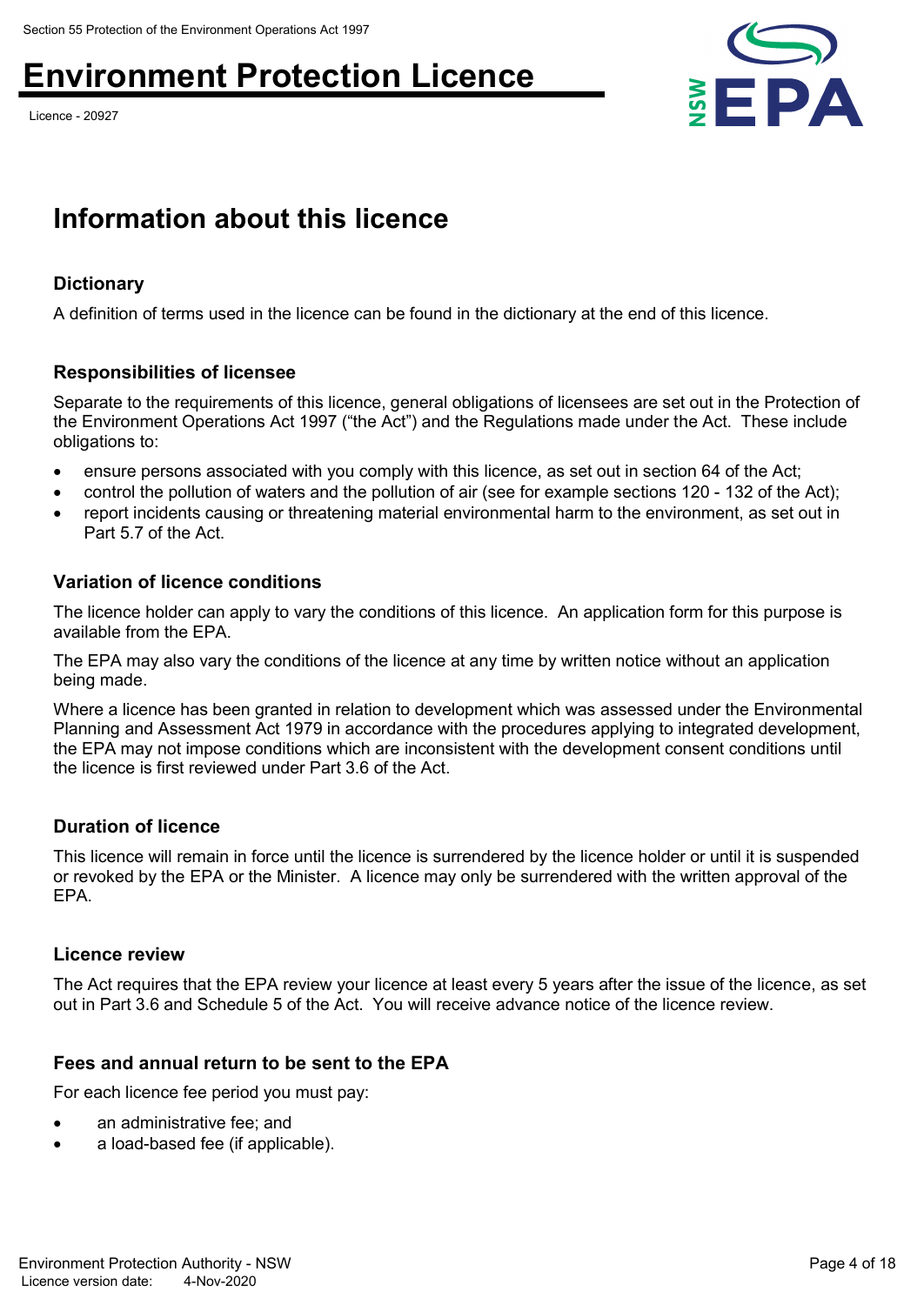



The EPA publication "A Guide to Licensing" contains information about how to calculate your licence fees. The licence requires that an Annual Return, comprising a Statement of Compliance and a summary of any monitoring required by the licence (including the recording of complaints), be submitted to the EPA. The Annual Return must be submitted within 60 days after the end of each reporting period. See condition R1 regarding the Annual Return reporting requirements.

Usually the licence fee period is the same as the reporting period.

#### **Transfer of licence**

The licence holder can apply to transfer the licence to another person. An application form for this purpose is available from the EPA.

#### **Public register and access to monitoring data**

Part 9.5 of the Act requires the EPA to keep a public register of details and decisions of the EPA in relation to, for example:

- licence applications;
- licence conditions and variations;
- statements of compliance;
- load based licensing information; and
- load reduction agreements.

Under s320 of the Act application can be made to the EPA for access to monitoring data which has been submitted to the EPA by licensees.

#### **This licence is issued to:**

**BODANGORA WIND FARM PTY LIMITED**

**LEVEL 17 56 PITT ST**

**SYDNEY NSW 2000**

subject to the conditions which follow.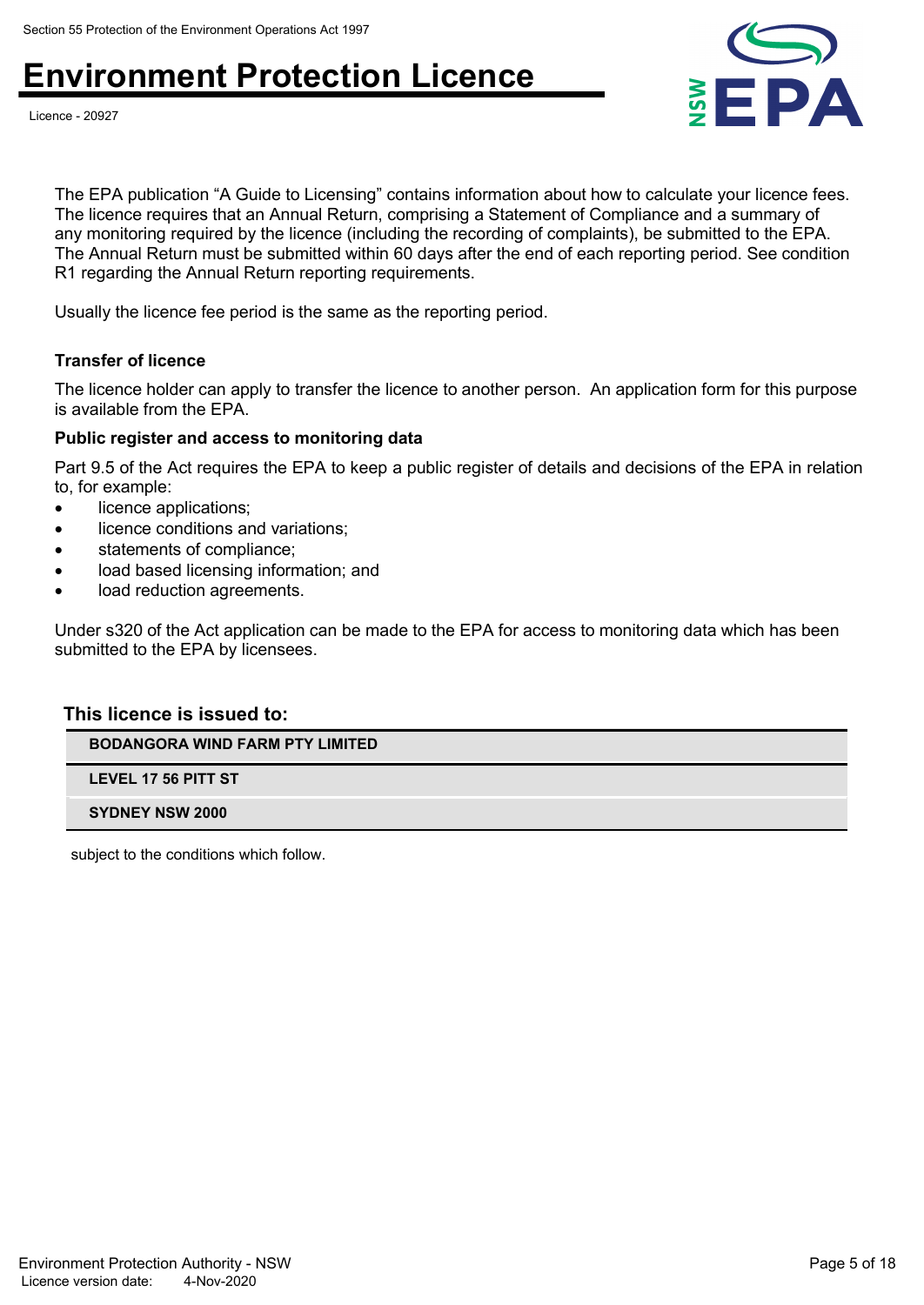Licence - 20927



### **1 Administrative Conditions**

#### **A1 What the licence authorises and regulates**

A1.1 This licence authorises the carrying out of the scheduled activities listed below at the premises specified in A2. The activities are listed according to their scheduled activity classification, fee-based activity classification and the scale of the operation.

Unless otherwise further restricted by a condition of this licence, the scale at which the activity is carried out must not exceed the maximum scale specified in this condition.

| <b>Scheduled Activity</b> | <b>Fee Based Activity</b>      | <b>Scale</b>                              |
|---------------------------|--------------------------------|-------------------------------------------|
| Electricity generation    | Electricity works (wind farms) | 0 - 450 GWh annual<br>generating capacity |

### **A2 Premises or plant to which this licence applies**

A2.1 The licence applies to the following premises:

| <b>Premises Details</b>                                          |  |
|------------------------------------------------------------------|--|
| <b>BODANGORA WIND FARM</b>                                       |  |
|                                                                  |  |
| <b>BODANGORA</b>                                                 |  |
| <b>NSW 2820</b>                                                  |  |
|                                                                  |  |
|                                                                  |  |
| APPROXIMATELY TWO KM NORTH-EAST OF BODANGORA AND 15 KM           |  |
| NORTH-EAST OF WELLINGTON, IN THE DUBBO REGIONAL COUNCIL.         |  |
| <b>PROJECT AREA DEPICTED IN DOCUMENT TITLED "BODANGORA WIND"</b> |  |
| <b>FARM PROJECT OVERVIEW" (REFERENCE DOC17/249564).</b>          |  |

### **A3 Information supplied to the EPA**

A3.1 Works and activities must be carried out in accordance with the proposal contained in the licence application, except as expressly provided by a condition of this licence.

In this condition the reference to "the licence application" includes a reference to:

a) the applications for any licences (including former pollution control approvals) which this licence replaces under the Protection of the Environment Operations (Savings and Transitional) Regulation 1998; and

b) the licence information form provided by the licensee to the EPA to assist the EPA in connection with the issuing of this licence.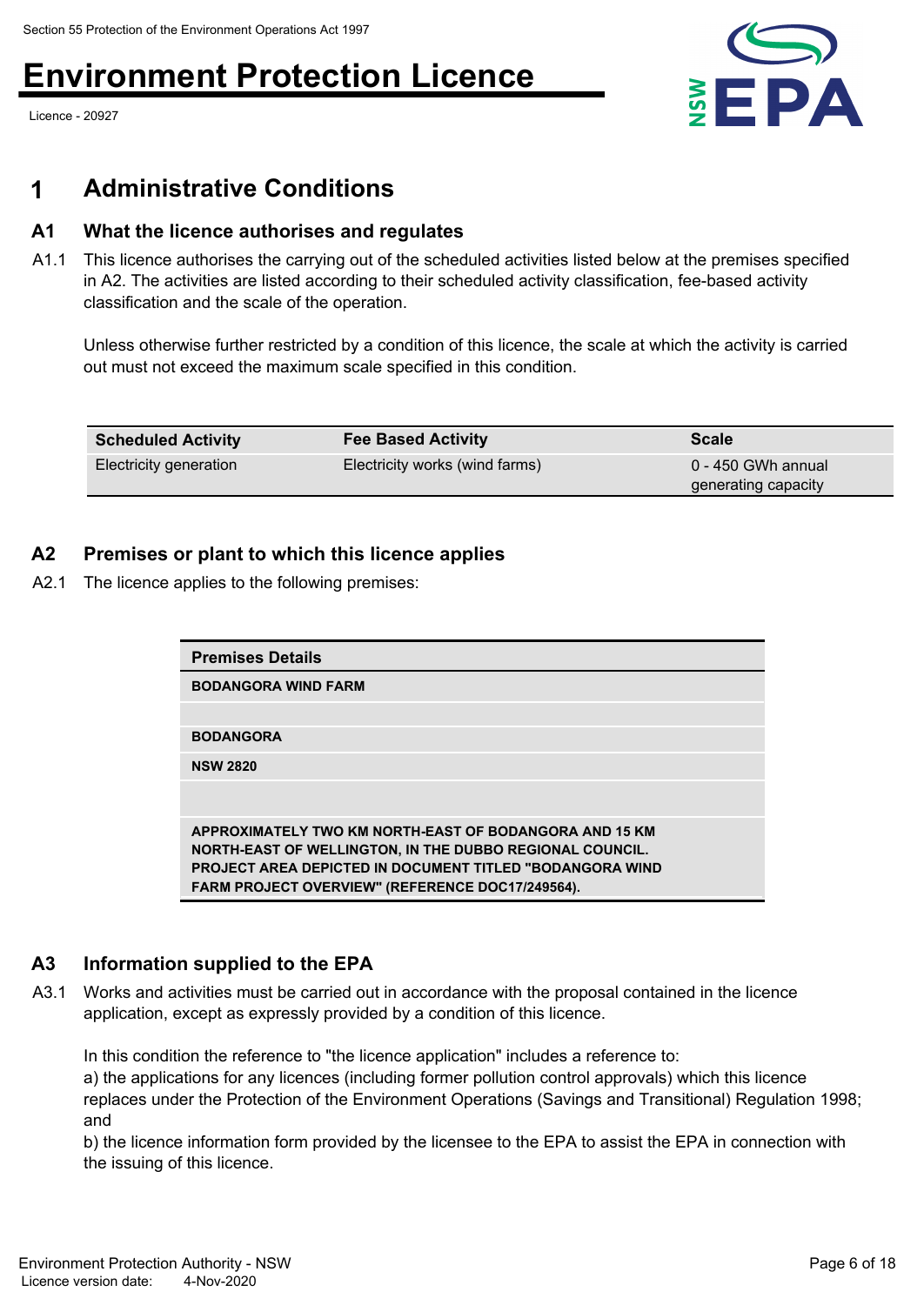Licence - 20927



### **Discharges to Air and Water and Applications to Land 2**

### **P1 Location of monitoring/discharge points and areas**

P1.1 The following points referred to in the table below are identified in this licence for the purposes of weather and/or noise monitoring and/or setting limits for the emission of noise from the premises.

| <b>EPA identi-</b><br>fication no. | Type of monitoring point      | <b>Location description</b>                                                                                                                                                                                                                  |
|------------------------------------|-------------------------------|----------------------------------------------------------------------------------------------------------------------------------------------------------------------------------------------------------------------------------------------|
| $\mathbf{1}$                       | <b>Meteorological Station</b> | Eastern meteorological mast located<br>onsite identified as "M1" on map titled<br>"Bodangora Wind Farm" received by the<br>EPA on 21 September 2018 (EPA<br>reference DOC18/701751-02).                                                      |
| 2                                  | <b>Meteorological Station</b> | Western meteorological mast located<br>onsite identified as "M2" on map titled<br>"Bodangora Wind Farm" received by the<br>EPA on 21 September 2018 (EPA<br>reference DOC18/701751-02).                                                      |
| 3                                  | Noise monitoring              | Non Associated Residence 'R11' (Easting<br>$= 690273$ Northing = 6417460) As listed<br>within 'Bodangora Wind Farm<br><b>Consolidated Environmental Noise</b><br>Assessment' received by EPA on 25/01/18<br>(EPA Reference DOC19/301173).    |
| 4                                  | Noise monitoring              | Non Associated Residence 'R12' (Easting<br>$= 698586$ Northing = 6415818) As listed<br>within 'Bodangora Wind Farm<br><b>Consolidated Environmental Noise</b><br>Assessment' received by EPA on 25/01/18<br>(EPA Reference DOC19/301173).    |
| 5                                  | Noise monitoring              | Non Associated Residence 'R13' (Easting<br>$= 696905$ Northing = 6409427) As listed<br>within 'Bodangora Wind Farm<br><b>Consolidated Environmental Noise</b><br>Assessment' received by EPA on 25/01/18<br>(EPA Reference DOC19/301173).    |
| 6                                  | Noise monitoring              | Non Associated Residence 'R13B'<br>(Easting = 696738 Northing = 6409602)<br>As listed within 'Bodangora Wind Farm<br><b>Consolidated Environmental Noise</b><br>Assessment' received by EPA on 25/01/18<br>(EPA Reference DOC19/301173).     |
| 7                                  | Noise monitoring              | Non Associated Residence 'R14' (Easting<br>$= 703405$ Northing $= 6413792$ ) As listed<br>within 'Bodangora Wind Farm<br><b>Consolidated Environmental Noise</b><br>Assessment' received by EPA on 25/01/18<br>(EPA Reference DOC19/301173). |

#### *Noise/Weather*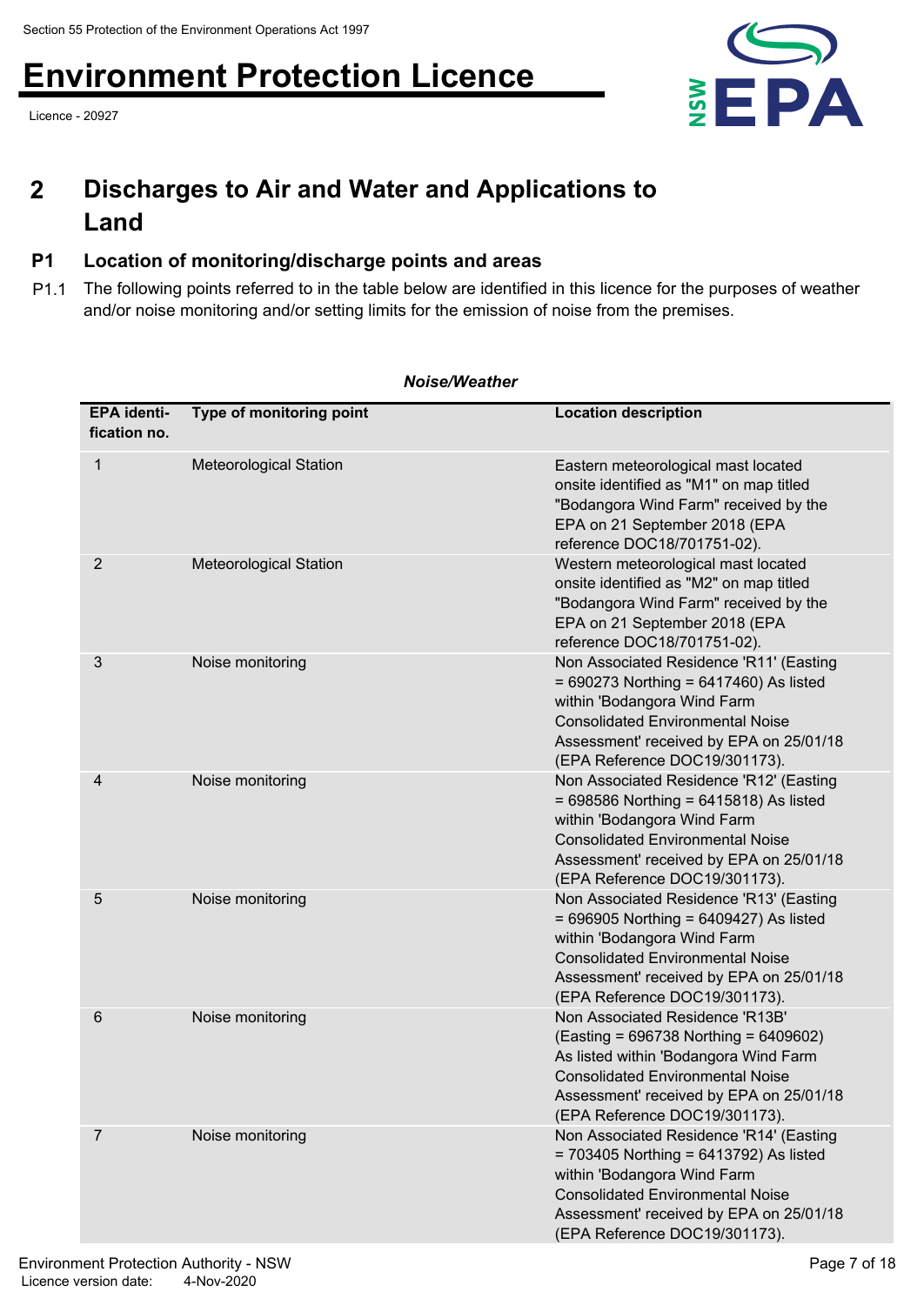#### Licence - 20927



| 8  | Noise monitoring | Non Associated Residence 'R15' (Easting<br>$= 703349$ Northing = 6411856) As listed<br>within 'Bodangora Wind Farm<br><b>Consolidated Environmental Noise</b><br>Assessment' received by EPA on 25/01/18<br>(EPA Reference DOC19/301173). |
|----|------------------|-------------------------------------------------------------------------------------------------------------------------------------------------------------------------------------------------------------------------------------------|
| 9  | Noise monitoring | Non Associated Residence 'R16' (Easting<br>$= 691947$ Northing = 6407949) As listed<br>within 'Bodangora Wind Farm<br><b>Consolidated Environmental Noise</b><br>Assessment' received by EPA on 25/01/18<br>(EPA Reference DOC19/301173). |
| 10 | Noise monitoring | Non Associated Residence 'R17' (Easting<br>$= 704000$ Northing = 6407217) As listed<br>within 'Bodangora Wind Farm<br><b>Consolidated Environmental Noise</b><br>Assessment' received by EPA on 25/01/18<br>(EPA Reference DOC19/301173). |
| 11 | Noise monitoring | Non Associated Residence 'R18' (Easting<br>$= 705567$ Northing = 6412186) As listed<br>within 'Bodangora Wind Farm<br><b>Consolidated Environmental Noise</b><br>Assessment' received by EPA on 25/01/18<br>(EPA Reference DOC19/301173)  |
| 12 | Noise monitoring | Non Associated Residence 'R20' Easting =<br>689021 Northing = 6405103 As listed<br>within 'Bodangora Wind Farm<br><b>Consolidated Environmental Noise</b><br>Assessment' received by EPA on 25/01/18<br>(EPA Reference DOC19/301173).     |
| 13 | Noise monitoring | Non Associated Residence 'R21' (Easting<br>$= 691607$ Northing = 6405283) As listed<br>within 'Bodangora Wind Farm<br><b>Consolidated Environmental Noise</b><br>Assessment' received by EPA on 25/01/18<br>(EPA Reference DOC19/301173). |
| 14 | Noise monitoring | Non Associated Residence 'R22' (Easting<br>$= 701314$ Northing = 6406657) As listed<br>within 'Bodangora Wind Farm<br><b>Consolidated Environmental Noise</b><br>Assessment' received by EPA on 25/01/18<br>(EPA Reference DOC19/301173). |
| 15 | Noise monitoring | Non Associated Residence 'R23' (Easting<br>$= 687573$ Northing = 6409950) As listed<br>within 'Bodangora Wind Farm<br><b>Consolidated Environmental Noise</b><br>Assessment' received by EPA on 25/01/18<br>(EPA Reference DOC19/301173). |
| 16 | Noise monitoring | Non Associated Residence 'R24' (Easting<br>$= 684782$ Northing = 6414788) As listed<br>within 'Bodangora Wind Farm<br><b>Consolidated Environmental Noise</b><br>Assessment' received by EPA on 25/01/18<br>(EPA Reference DOC19/301173). |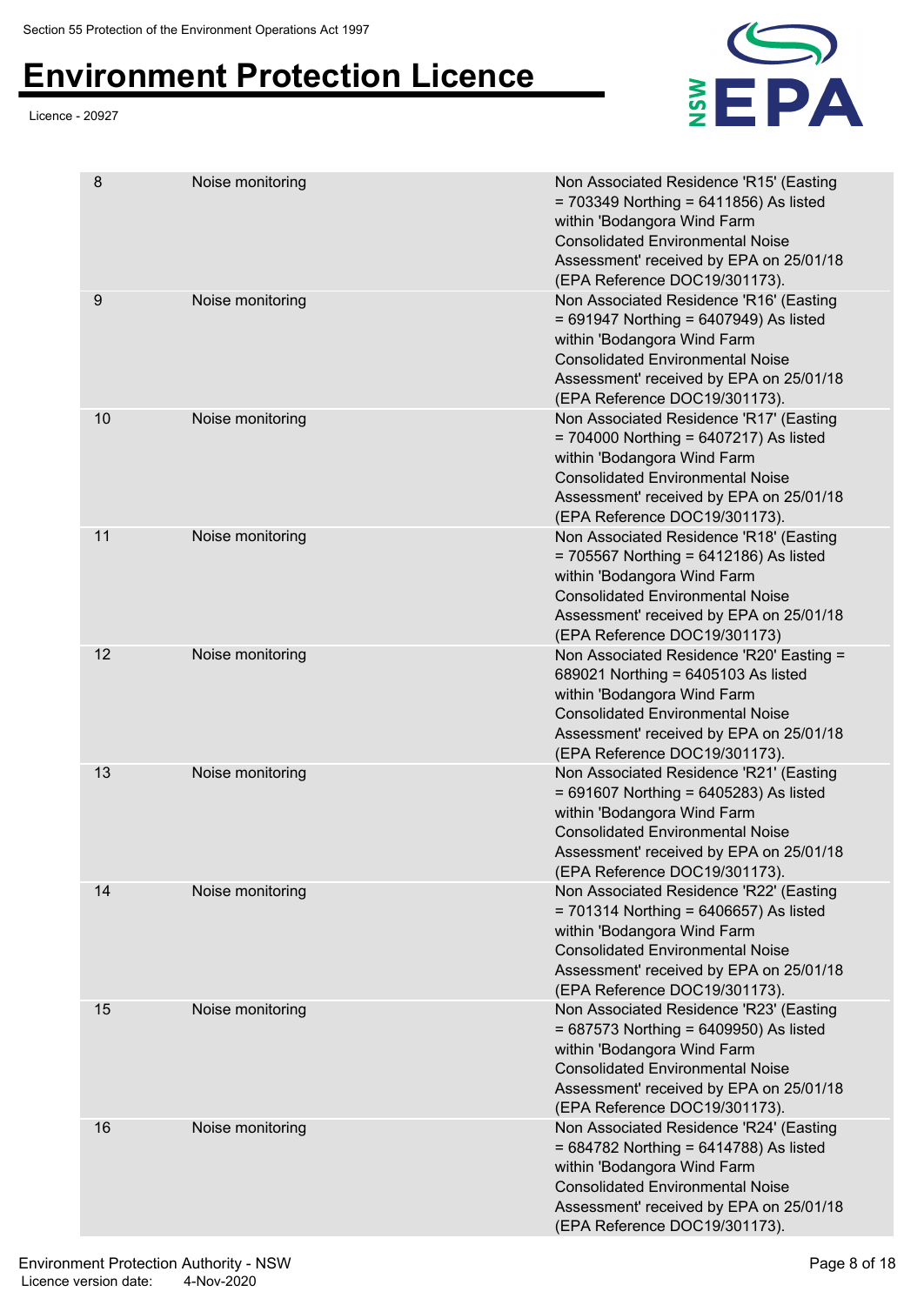Licence - 20927



| 17 | Noise monitoring | Non Associated Residence 'R25' (Easting<br>$= 685541$ Northing = 6415477) As listed<br>within 'Bodangora Wind Farm<br><b>Consolidated Environmental Noise</b> |
|----|------------------|---------------------------------------------------------------------------------------------------------------------------------------------------------------|
|    |                  | Assessment' received by EPA on 25/01/18<br>(EPA Reference DOC19/301173).                                                                                      |

### **3 Limit Conditions**

#### **L1 Pollution of waters**

L1.1 Except as may be expressly provided in any other condition of this licence, the licensee must comply with section 120 of the Protection of the Environment Operations Act 1997.

### **L2 Waste**

- L2.1 The licensee must ensure that all liquid and/or non-liquid waste generated and/or stored on the site is assessed and classified in accordance with *Waste Classification Guidelines Part 1: Classifying Waste* (NSW EPA, 2014) or any future guideline that may supersede that document.
- L2.2 The licensee must not cause, permit or allow any waste generated outside the premises to be received at the premises for storage, treatment, processing, reprocessing or disposal or any waste generated at the premises to be disposed of at the premises, except as expressly permitted by the licence.

### **L3 Noise limits**

L3.1 For wind speeds from cut in to rated power of the wind turbine generators, wind turbine noise generated from the premises must not exceed the greater of: a)35 dBA or

b)the existing background noise level plus 5 dBA for each integer wind speed at 85 metres (hub height) at the wind farm site

at the nearest non-involved residential receivers not listed in Condition L3.2.

L3.2 For the purpose of determining compliance with condition L3.1, the locations and noise limits in the table below apply.

| Location                                           | LAeg(10min) Noise Limits (dBA) |
|----------------------------------------------------|--------------------------------|
| Integer wind speed (m/s) at 85m above ground level | 3 4 5 6 7 8 9 10 11 12         |
| Point 3 (R11)                                      | 35 35 35 35 35 37 39 41 44 46  |
| Point 4 (R12)                                      | 35 35 35 35 36 37 38 40 42 44  |
| Point 5 (R13)                                      | 38 39 40 41 41 42 43 44 46 47  |
| Point 6 (R13B)                                     | 35 35 35 35 36 39 42 45 48 50  |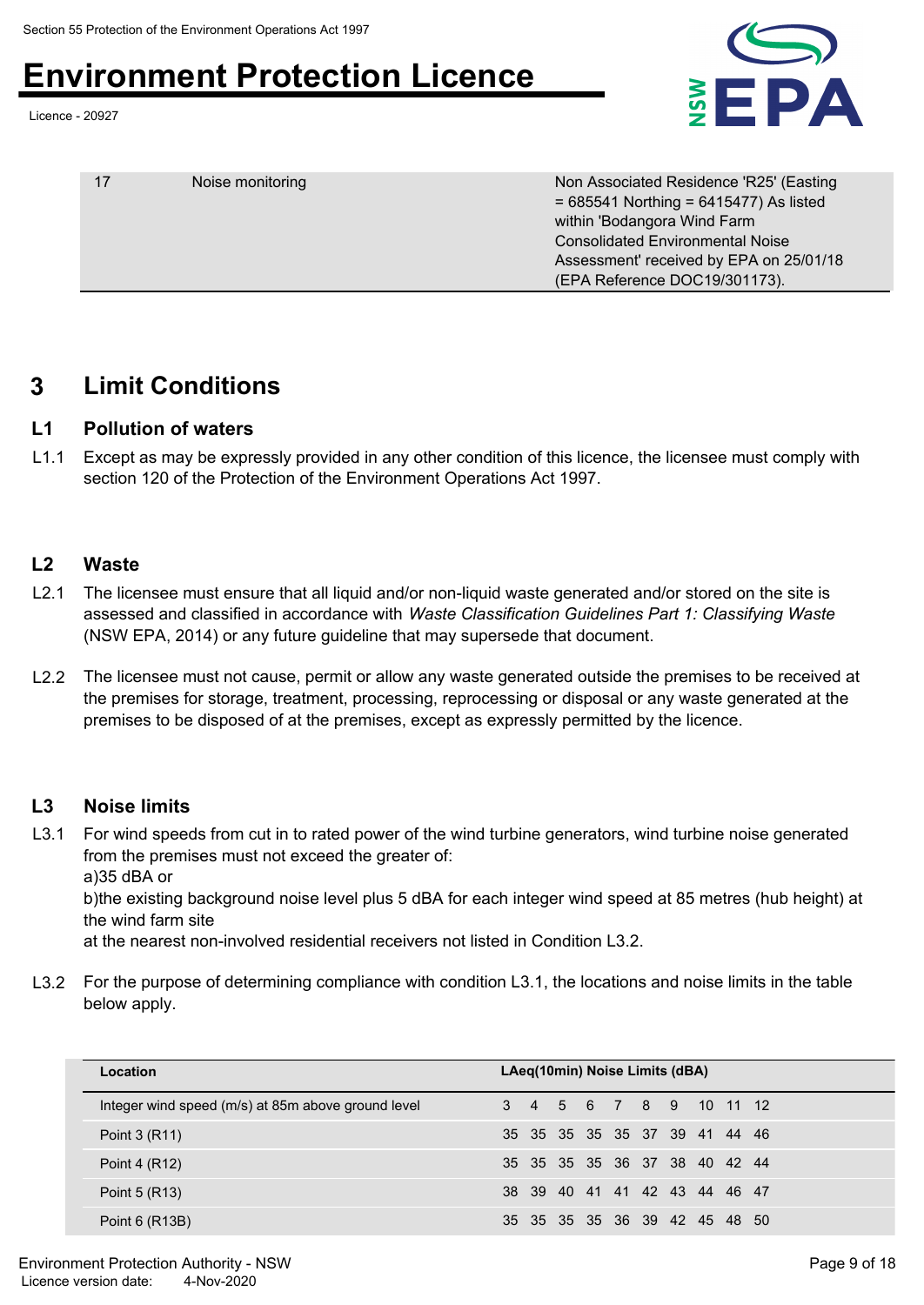Licence - 20927



| Point 7 (R14)     | 35 35 35 35 35 36 38 40 42 44 |
|-------------------|-------------------------------|
| Point 9 (R16)     | 37 37 37 37 38 39 40 42 44 45 |
| Point 10 (R17)    | 37 37 37 37 37 37 37 38 39 39 |
| Bodangora Village | 35 35 35 35 35 35 35 36 40 46 |

- L3.3 The noise limits specified in conditions L3.1 and L3.2 do not apply to any sensitive receiver location (residence) where a noise agreement is in place between the licensee and the respective land owner(s) in respect to noise impacts and/or noise limits.
- L3.4 For the purpose of conditions L3.1 and L3.2, noise must be determined in accordance with the methodology in the *Environmental Noise Guidelines: Wind Farms* (SA EPA 2009). The modification factors in Section 4 of those guidelines must be applied, as modified by the *NSW Wind Energy: Noise Assessment Bulletin for State significant wind energy development* (2016), to the noise levels measured by the noise monitoring equipment.
- L3.5 For the purposes of conditions L3.1 and L3.2, wind speed is to be measured as close as practicable to hub height at Point 1 and Point 2.
- L3.6 To determine compliance:

a) with the Leq(10 minute) noise limits in conditions L3.1 and L3.2, the noise measurement equipment must be located:

**•** approximately on the property boundary, where any dwelling is situated 30 meters or less from the property boundary closest to the premises; or

**•** within 30 meters of a dwelling façade, but not closer than 5m, where any dwelling on the property is situated.

b) with the noise limits in conditions L3.1 and L3.2, the noise measurement equipment must be located:

- at the most affected point at a location where there is no dwelling at the location; or
- at the most affected point within an area at a location prescribed by condition L3.7(a).
- L3.7 A non-compliance of condition L3.1 or L3.2 will still occur where noise generated from the premises in excess of the appropriate limit is measured:
	- at a location other than an area prescribed by conditions L3.6(a) and L3.6(b); and/or
	- at a point other than the most affected point at a location.

### **4 Operating Conditions**

#### **O1 Activities must be carried out in a competent manner**

O1.1 Licensed activities must be carried out in a competent manner. This includes:

a) the processing, handling, movement and storage of materials and substances used to carry out the activity; and

b) the treatment, storage, processing, reprocessing, transport and disposal of waste generated by the activity.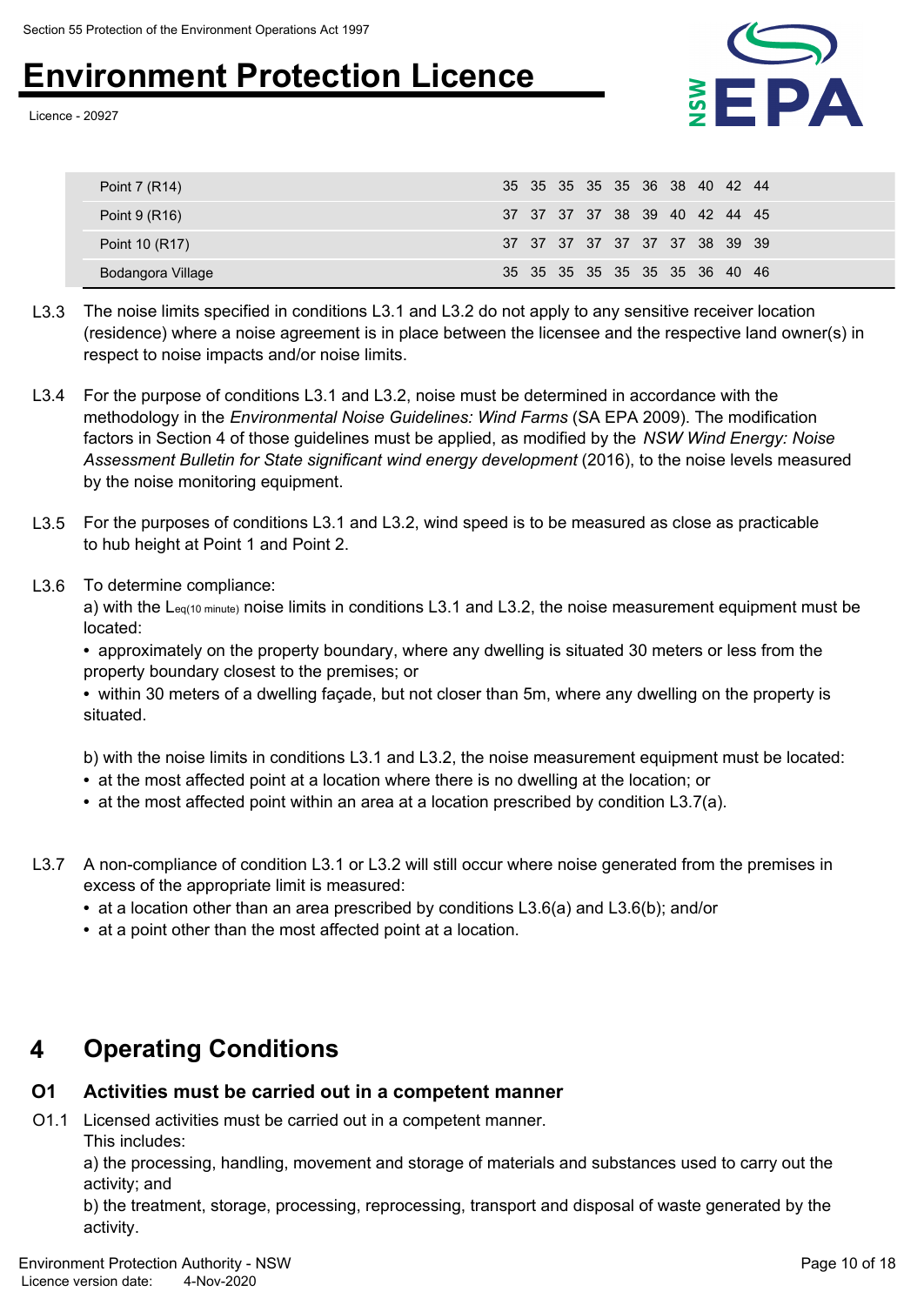Licence - 20927



#### **O2 Maintenance of plant and equipment**

- O2.1 All plant and equipment installed at the premises or used in connection with the licensed activity:
	- a) must be maintained in a proper and efficient condition; and
		- b) must be operated in a proper and efficient manner.

#### **O3** Dust

- O3.1 Trucks entering and leaving the premises that are carrying loads that may generate dust must be covered at all times, except during loading and unloading.
- O3.2 All areas in or on the premises must be maintained in a condition that prevents or minimises the emission into the air of air pollutants (which includes dust).
- O3.3 Any activity in or on the premises must be carried out by such practicable means as to prevent or minimise the emission into the air of air pollutants (which includes dust).
- O3.4 Any plant in or on the premises must be operated by such practicable means as to prevent or minimise the emission into the air or air pollutants (which includes dust).

#### **O4 Waste management**

O4.1 The licensee must record the type and volume of all waste generated at the premises and ensure waste is only transported to a premises that can lawfully receive the waste.

#### **O5 Other operating conditions**

#### O5.1 **Bund Construction & Maintenance**

The Licensee must ensure that fuel and chemical storage areas have appropriate bunding. Bunds must be designed, constructed and maintained in accordance with the EPA Technical Guideline *Bunding and Spill Management* (found at<http://www.epa.nsw.gov.au/mao/bundingspill.htm>).

### **5 Monitoring and Recording Conditions**

#### **M1 Monitoring records**

- M1.1 The results of any monitoring required to be conducted by this licence or a load calculation protocol must be recorded and retained as set out in this condition.
- M1.2 All records required to be kept by this licence must be: a) in a legible form, or in a form that can readily be reduced to a legible form;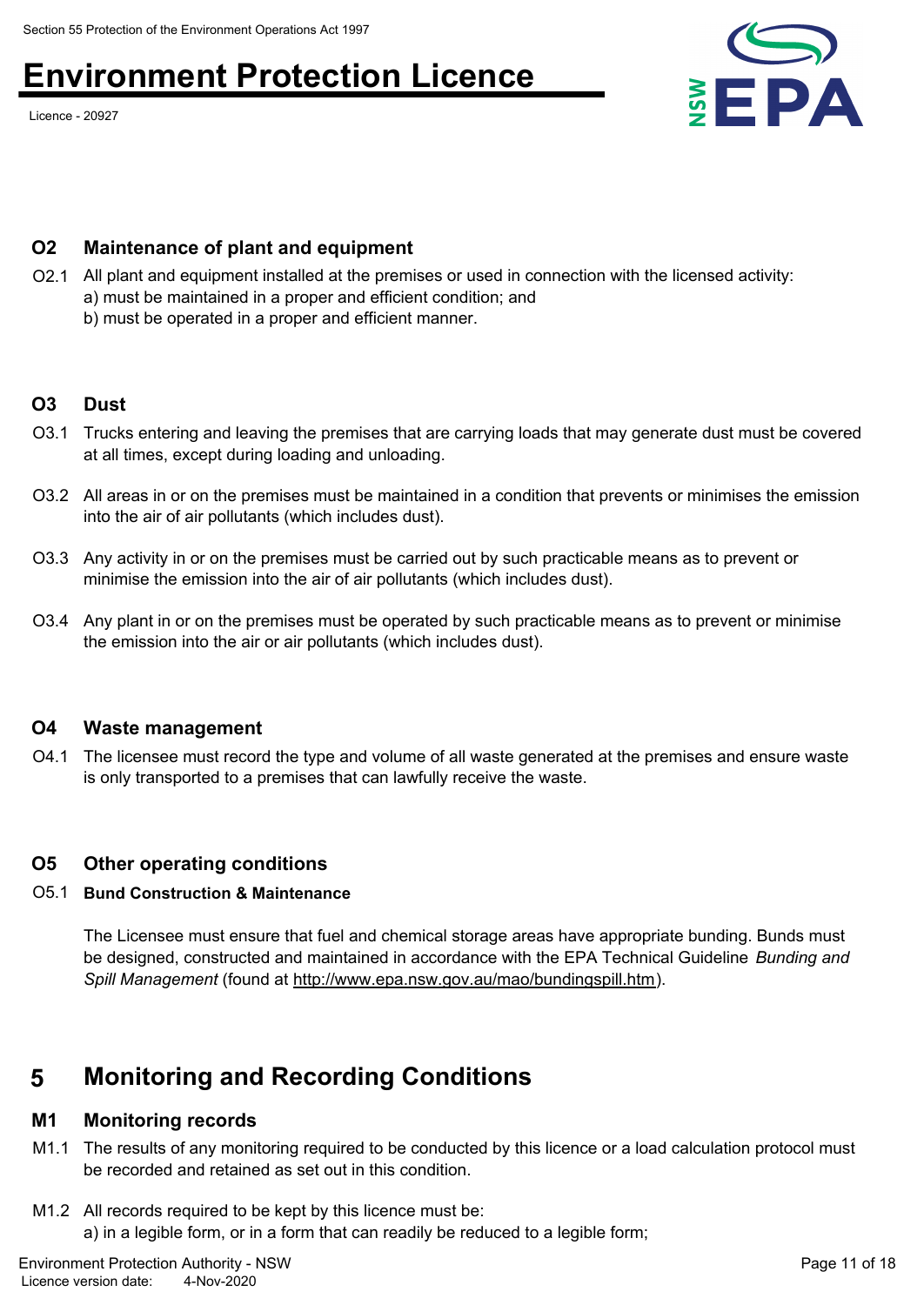Licence - 20927



b) kept for at least 4 years after the monitoring or event to which they relate took place; and c) produced in a legible form to any authorised officer of the EPA who asks to see them.

- M1.3 The following records must be kept in respect of any samples required to be collected for the purposes of this licence:
	- a) the date(s) on which the sample was taken;
	- b) the time(s) at which the sample was collected;
	- c) the point at which the sample was taken; and
	- d) the name of the person who collected the sample.

#### **M2 Weather monitoring**

M2.1 At the point(s) identified below, the licensee must monitor (by sampling and obtaining results by analysis) the parameters specified in Column 1 of the table below, using the corresponding sampling method, units of measure, averaging period and sampling frequency, specified opposite in the Columns 2, 3, 4 and 5 respectively.

#### **POINT 1,2**

| <b>Parameter</b>                      | <b>Sampling method</b> | Units of measure  | <b>Averaging period</b> | <b>Frequency</b> |
|---------------------------------------|------------------------|-------------------|-------------------------|------------------|
| Rainfall                              | $AM-4$                 | millimetres       | 1 hour                  | Continuous       |
| <b>Wind Direction</b><br>at 10 metres | AM-2 & AM-4            | Degrees           | 15 minutes              | Continuous       |
| Wind Speed at<br>10 metres            | AM-2 & AM-4            | metres per second | 15 minutes              | Continuous       |
| Sigma Theta                           | AM-2 & AM-4            | Degrees           | 15 minutes              | Continuous       |

#### **M3 Recording of pollution complaints**

- M3.1 The licensee must keep a legible record of all complaints made to the licensee or any employee or agent of the licensee in relation to pollution arising from any activity to which this licence applies.
- M3.2 The record must include details of the following:
	- a) the date and time of the complaint;
	- b) the method by which the complaint was made;

c) any personal details of the complainant which were provided by the complainant or, if no such details were provided, a note to that effect;

d) the nature of the complaint;

e) the action taken by the licensee in relation to the complaint, including any follow-up contact with the complainant; and

f) if no action was taken by the licensee, the reasons why no action was taken.

M3.3 The record of a complaint must be kept for at least 4 years after the complaint was made.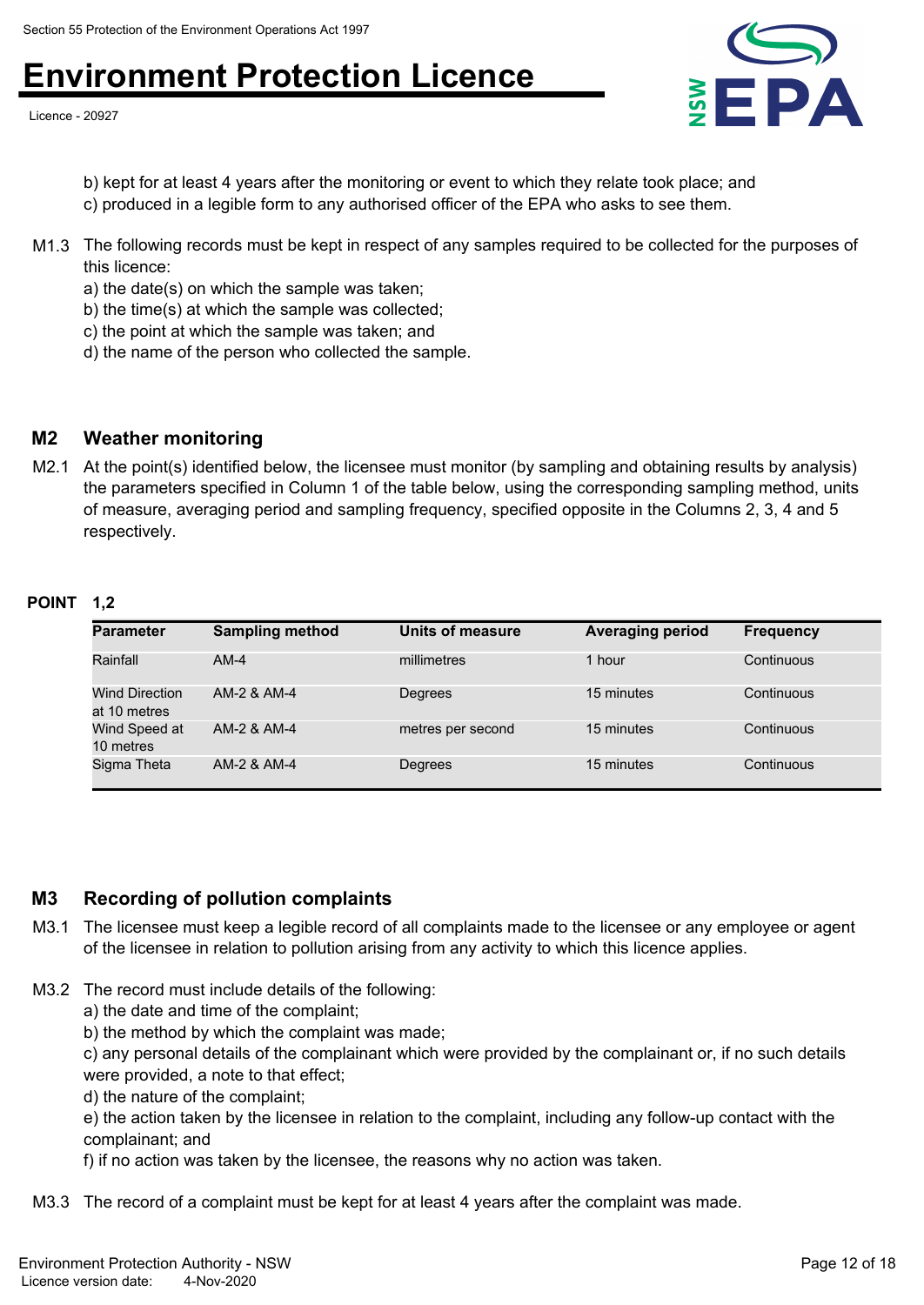Licence - 20927



M3.4 The record must be produced to any authorised officer of the EPA who asks to see them.

#### **M4 Telephone complaints line**

- M4.1 The licensee must operate during its operating hours a telephone complaints line for the purpose of receiving any complaints from members of the public in relation to activities conducted at the premises or by the vehicle or mobile plant, unless otherwise specified in the licence.
- M4.2 The licensee must notify the public of the complaints line telephone number and the fact that it is a complaints line so that the impacted community knows how to make a complaint.
- M4.3 The preceding two conditions do not apply until 29 June 2017 the date of the issue of this licence.

### **6 Reporting Conditions**

#### **R1 Annual return documents**

- R1.1 The licensee must complete and supply to the EPA an Annual Return in the approved form comprising:
	- 1. a Statement of Compliance,
	- 2. a Monitoring and Complaints Summary,
	- 3. a Statement of Compliance Licence Conditions,
	- 4. a Statement of Compliance Load based Fee,
	- 5. a Statement of Compliance Requirement to Prepare Pollution Incident Response Management Plan,
	- 6. a Statement of Compliance Requirement to Publish Pollution Monitoring Data; and
	- 7. a Statement of Compliance Environmental Management Systems and Practices.

At the end of each reporting period, the EPA will provide to the licensee notification that the Annual Return is due.

- R1.2 An Annual Return must be prepared in respect of each reporting period, except as provided below.
- R1.3 Where this licence is transferred from the licensee to a new licensee:

a) the transferring licensee must prepare an Annual Return for the period commencing on the first day of the reporting period and ending on the date the application for the transfer of the licence to the new licensee is granted; and

b) the new licensee must prepare an Annual Return for the period commencing on the date the application for the transfer of the licence is granted and ending on the last day of the reporting period.

R1.4 Where this licence is surrendered by the licensee or revoked by the EPA or Minister, the licensee must prepare an Annual Return in respect of the period commencing on the first day of the reporting period and ending on:

a) in relation to the surrender of a licence - the date when notice in writing of approval of the surrender is given; or

b) in relation to the revocation of the licence - the date from which notice revoking the licence operates.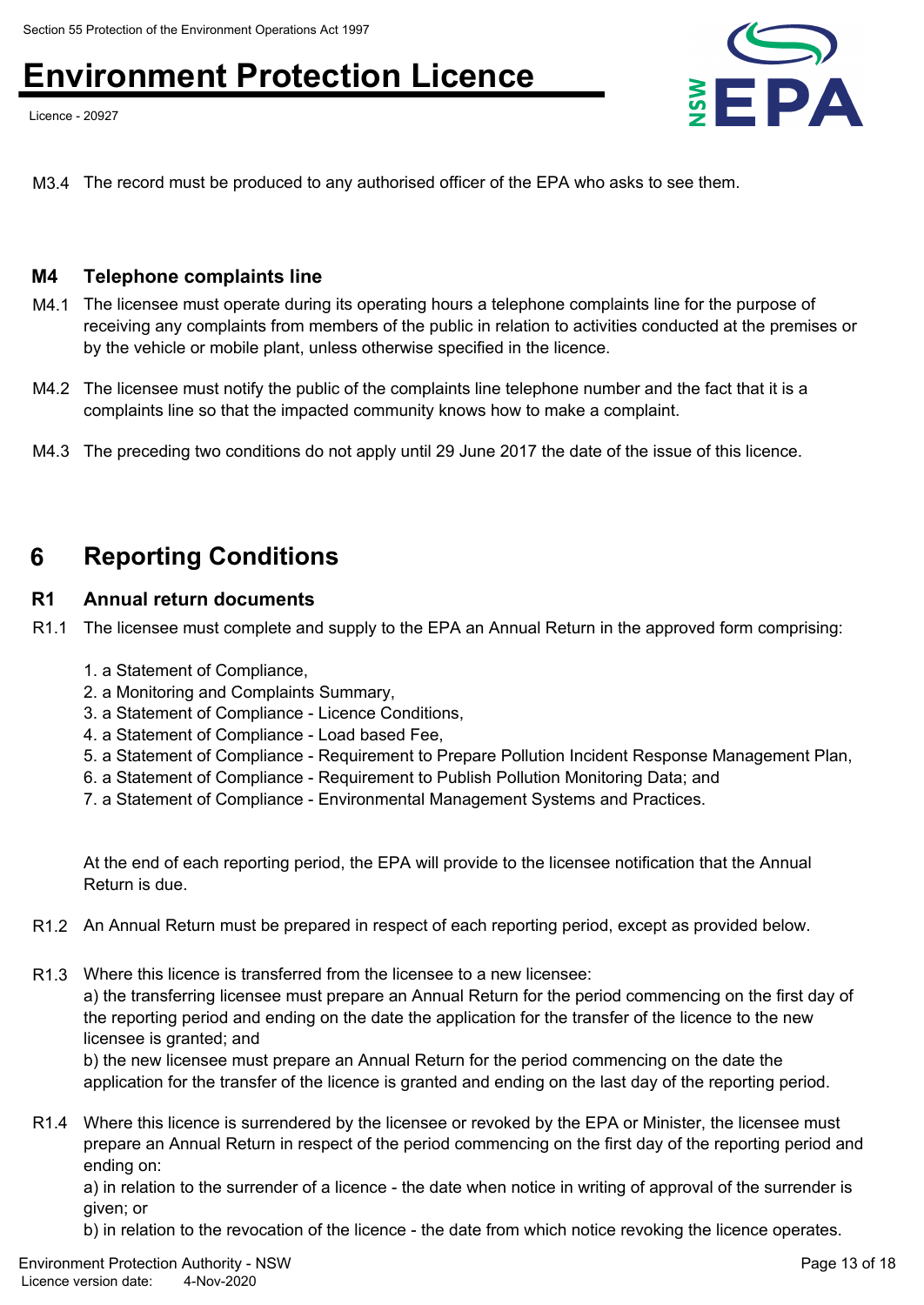Licence - 20927



- R1.5 The Annual Return for the reporting period must be supplied to the EPA via eConnect *EPA* or by registered post not later than 60 days after the end of each reporting period or in the case of a transferring licence not later than 60 days after the date the transfer was granted (the 'due date').
- R1.6 The licensee must retain a copy of the Annual Return supplied to the EPA for a period of at least 4 years after the Annual Return was due to be supplied to the EPA.
- R1.7 Within the Annual Return, the Statements of Compliance must be certified and the Monitoring and Complaints Summary must be signed by: a) the licence holder; or
	- b) by a person approved in writing by the EPA to sign on behalf of the licence holder.

### **R2 Notification of environmental harm**

- R2.1 Notifications must be made by telephoning the Environment Line service on 131 555.
- R2.2 The licensee or its employees must notify all relevant authorities of incidents causing or threatening material harm to the environment immediately after the person becomes aware of the incident in accordance with the requirements of Part 5.7 of the Act.
- R2.3 The licensee must provide written details of the notification to the EPA within 7 days of the date on which the incident occurred.

#### **R3 Written report**

- R3.1 Where an authorised officer of the EPA suspects on reasonable grounds that:
	- a) where this licence applies to premises, an event has occurred at the premises; or

b) where this licence applies to vehicles or mobile plant, an event has occurred in connection with the carrying out of the activities authorised by this licence,

and the event has caused, is causing or is likely to cause material harm to the environment (whether the harm occurs on or off premises to which the licence applies), the authorised officer may request a written report of the event.

- R3.2 The licensee must make all reasonable inquiries in relation to the event and supply the report to the EPA within such time as may be specified in the request.
- R3.3 The request may require a report which includes any or all of the following information:

a) the cause, time and duration of the event;

b) the type, volume and concentration of every pollutant discharged as a result of the event;

c) the name, address and business hours telephone number of employees or agents of the licensee, or a specified class of them, who witnessed the event;

d) the name, address and business hours telephone number of every other person (of whom the licensee is aware) who witnessed the event, unless the licensee has been unable to obtain that information after making reasonable effort;

e) action taken by the licensee in relation to the event, including any follow-up contact with any complainants;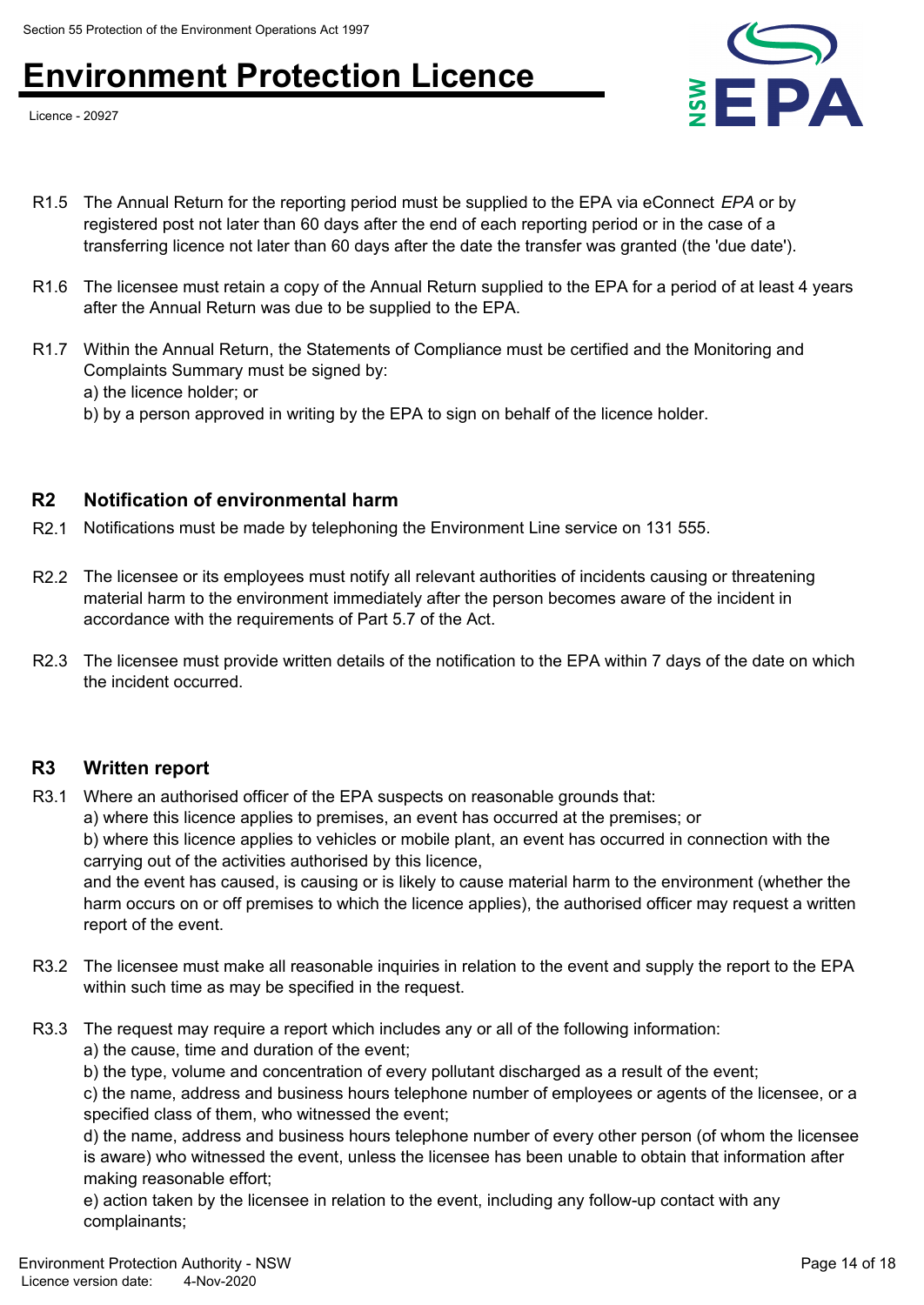Licence - 20927



f) details of any measure taken or proposed to be taken to prevent or mitigate against a recurrence of such an event; and

g) any other relevant matters.

R3.4 The EPA may make a written request for further details in relation to any of the above matters if it is not satisfied with the report provided by the licensee. The licensee must provide such further details to the EPA within the time specified in the request.

### **7 General Conditions**

### **G1 Copy of licence kept at the premises or plant**

- G1.1 A copy of this licence must be kept at the premises to which the licence applies.
- G1.2 The licence must be produced to any authorised officer of the EPA who asks to see it.
- G1.3 The licence must be available for inspection by any employee or agent of the licensee working at the premises.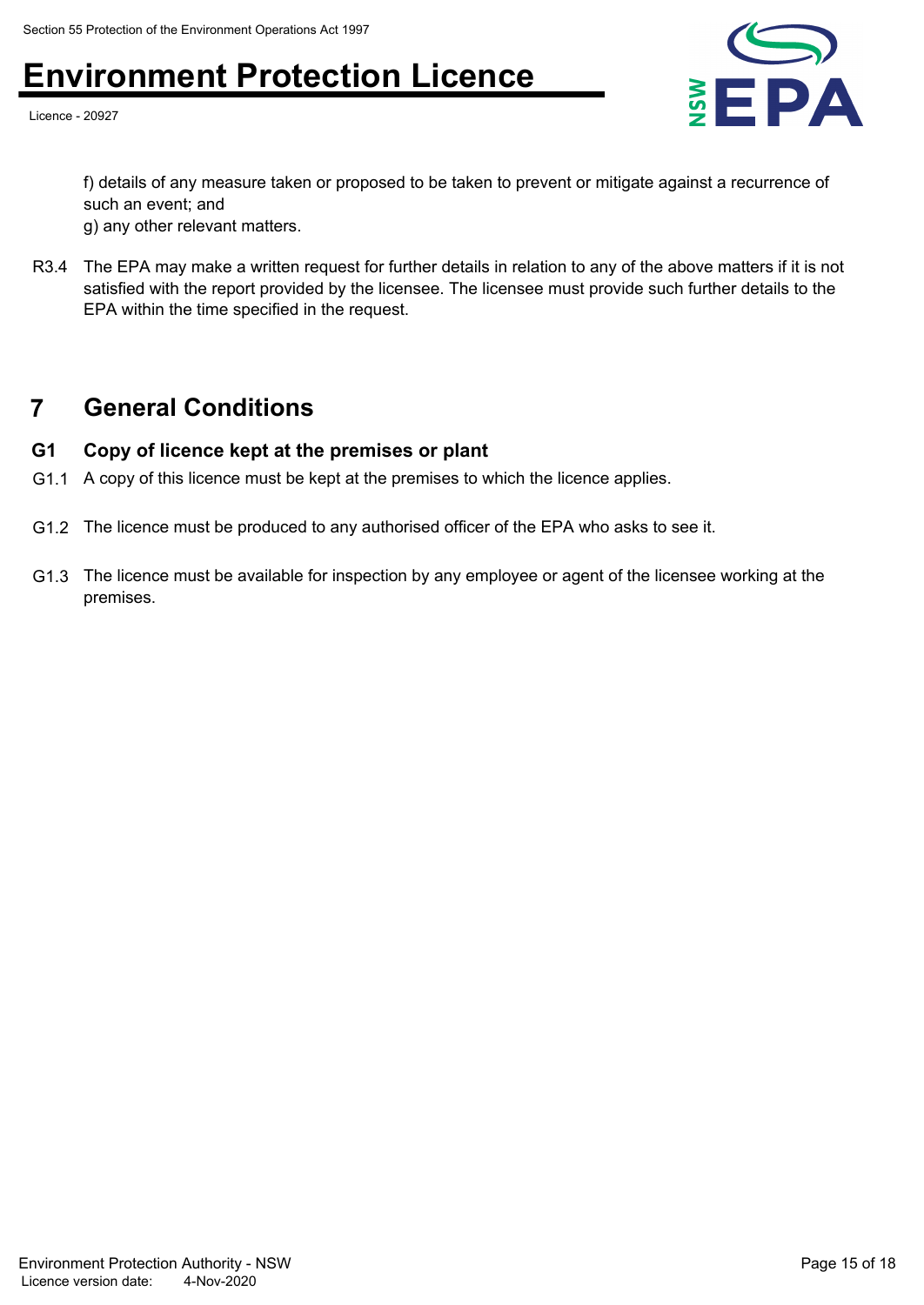Licence - 20927



### Dictionary

#### General Dictionary

| <b>3DGM</b> [in relation<br>to a concentration<br>limit] | Means the three day geometric mean, which is calculated by multiplying the results of the analysis of<br>three samples collected on consecutive days and then taking the cubed root of that amount. Where one<br>or more of the samples is zero or below the detection limit for the analysis, then 1 or the detection limit<br>respectively should be used in place of those samples |
|----------------------------------------------------------|---------------------------------------------------------------------------------------------------------------------------------------------------------------------------------------------------------------------------------------------------------------------------------------------------------------------------------------------------------------------------------------|
| Act                                                      | Means the Protection of the Environment Operations Act 1997                                                                                                                                                                                                                                                                                                                           |
| activity                                                 | Means a scheduled or non-scheduled activity within the meaning of the Protection of the Environment<br>Operations Act 1997                                                                                                                                                                                                                                                            |
| actual load                                              | Has the same meaning as in the Protection of the Environment Operations (General) Regulation 2009                                                                                                                                                                                                                                                                                     |
| <b>AM</b>                                                | Together with a number, means an ambient air monitoring method of that number prescribed by the<br>Approved Methods for the Sampling and Analysis of Air Pollutants in New South Wales.                                                                                                                                                                                               |
| <b>AMG</b>                                               | Australian Map Grid                                                                                                                                                                                                                                                                                                                                                                   |
| anniversary date                                         | The anniversary date is the anniversary each year of the date of issue of the licence. In the case of a<br>licence continued in force by the Protection of the Environment Operations Act 1997, the date of issue of<br>the licence is the first anniversary of the date of issue or last renewal of the licence following the<br>commencement of the Act.                            |
| annual return                                            | Is defined in R1.1                                                                                                                                                                                                                                                                                                                                                                    |
| <b>Approved Methods</b><br><b>Publication</b>            | Has the same meaning as in the Protection of the Environment Operations (General) Regulation 2009                                                                                                                                                                                                                                                                                     |
| assessable<br>pollutants                                 | Has the same meaning as in the Protection of the Environment Operations (General) Regulation 2009                                                                                                                                                                                                                                                                                     |
| <b>BOD</b>                                               | Means biochemical oxygen demand                                                                                                                                                                                                                                                                                                                                                       |
| <b>CEM</b>                                               | Together with a number, means a continuous emission monitoring method of that number prescribed by<br>the Approved Methods for the Sampling and Analysis of Air Pollutants in New South Wales.                                                                                                                                                                                        |
| <b>COD</b>                                               | Means chemical oxygen demand                                                                                                                                                                                                                                                                                                                                                          |
| composite sample                                         | Unless otherwise specifically approved in writing by the EPA, a sample consisting of 24 individual samples<br>collected at hourly intervals and each having an equivalent volume.                                                                                                                                                                                                     |
| cond.                                                    | Means conductivity                                                                                                                                                                                                                                                                                                                                                                    |
| environment                                              | Has the same meaning as in the Protection of the Environment Operations Act 1997                                                                                                                                                                                                                                                                                                      |
| environment<br>protection<br>legislation                 | Has the same meaning as in the Protection of the Environment Administration Act 1991                                                                                                                                                                                                                                                                                                  |
| <b>EPA</b>                                               | Means Environment Protection Authority of New South Wales.                                                                                                                                                                                                                                                                                                                            |
| fee-based activity<br>classification                     | Means the numbered short descriptions in Schedule 1 of the Protection of the Environment Operations<br>(General) Regulation 2009.                                                                                                                                                                                                                                                     |
| general solid waste<br>(non-putrescible)                 | Has the same meaning as in Part 3 of Schedule 1 of the Protection of the Environment Operations Act<br>1997                                                                                                                                                                                                                                                                           |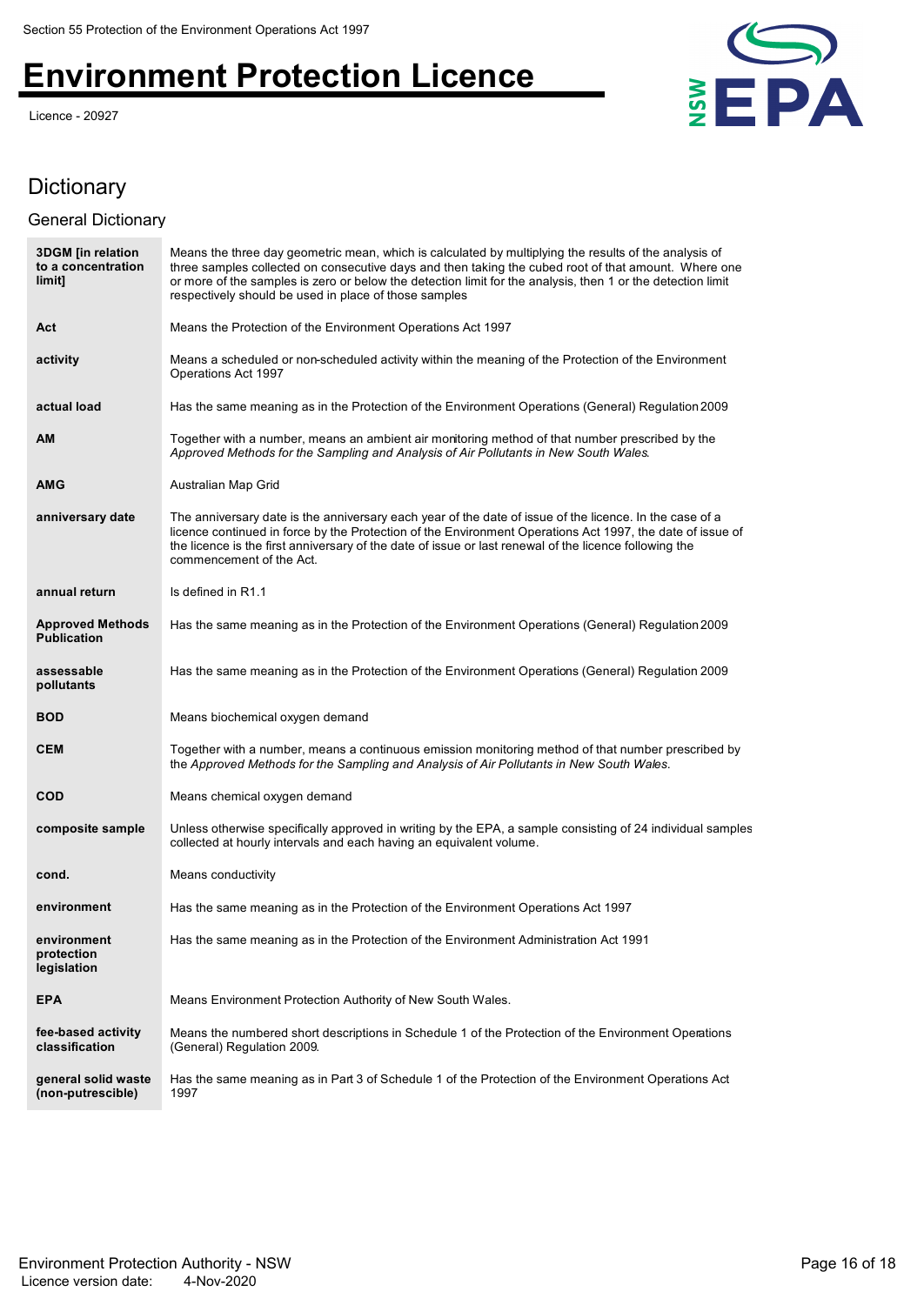Licence - 20927



| flow weighted<br>composite sample                                      | Means a sample whose composites are sized in proportion to the flow at each composites time of<br>collection.                                                                                                                                                                                                                                                                                                                     |
|------------------------------------------------------------------------|-----------------------------------------------------------------------------------------------------------------------------------------------------------------------------------------------------------------------------------------------------------------------------------------------------------------------------------------------------------------------------------------------------------------------------------|
| general solid waste<br>(putrescible)                                   | Has the same meaning as in Part 3 of Schedule 1 of the Protection of the Environmen t Operations Act<br>1997                                                                                                                                                                                                                                                                                                                      |
| grab sample                                                            | Means a single sample taken at a point at a single time                                                                                                                                                                                                                                                                                                                                                                           |
| hazardous waste                                                        | Has the same meaning as in Part 3 of Schedule 1 of the Protection of the Environment Operations Act<br>1997                                                                                                                                                                                                                                                                                                                       |
| licensee                                                               | Means the licence holder described at the front of this licence                                                                                                                                                                                                                                                                                                                                                                   |
| load calculation<br>protocol                                           | Has the same meaning as in the Protection of the Environment Operations (General) Regulation 2009                                                                                                                                                                                                                                                                                                                                 |
| local authority                                                        | Has the same meaning as in the Protection of the Environment Operations Act 1997                                                                                                                                                                                                                                                                                                                                                  |
| material harm                                                          | Has the same meaning as in section 147 Protection of the Environment Operations Act 1997                                                                                                                                                                                                                                                                                                                                          |
| <b>MBAS</b>                                                            | Means methylene blue active substances                                                                                                                                                                                                                                                                                                                                                                                            |
| <b>Minister</b>                                                        | Means the Minister administering the Protection of the Environment Operations Act 1997                                                                                                                                                                                                                                                                                                                                            |
| mobile plant                                                           | Has the same meaning as in Part 3 of Schedule 1 of the Protection of the Environment Operations Act<br>1997                                                                                                                                                                                                                                                                                                                       |
| motor vehicle                                                          | Has the same meaning as in the Protection of the Environment Operations Act 1997                                                                                                                                                                                                                                                                                                                                                  |
| 0&G                                                                    | Means oil and grease                                                                                                                                                                                                                                                                                                                                                                                                              |
| percentile [in<br>relation to a<br>concentration limit<br>of a sample] | Means that percentage [eg.50%] of the number of samples taken that must meet the concentration limit<br>specified in the licence for that pollutant over a specified period of time. In this licence, the specified period<br>of time is the Reporting Period unless otherwise stated in this licence.                                                                                                                            |
| plant                                                                  | Includes all plant within the meaning of the Protection of the Environment Operations Act 1997 as well as<br>motor vehicles.                                                                                                                                                                                                                                                                                                      |
| pollution of waters<br>[or water pollution]                            | Has the same meaning as in the Protection of the Environment Operations Act 1997                                                                                                                                                                                                                                                                                                                                                  |
| premises                                                               | Means the premises described in condition A2.1                                                                                                                                                                                                                                                                                                                                                                                    |
| public authority                                                       | Has the same meaning as in the Protection of the Environment Operations Act 1997                                                                                                                                                                                                                                                                                                                                                  |
| regional office                                                        | Means the relevant EPA office referred to in the Contacting the EPA document accompanying this licence                                                                                                                                                                                                                                                                                                                            |
| reporting period                                                       | For the purposes of this licence, the reporting period means the period of 12 months after the issue of the<br>licence, and each subsequent period of 12 months. In the case of a licence continued in force by the<br>Protection of the Environment Operations Act 1997, the date of issue of the licence is the first anniversary<br>of the date of issue or last renewal of the licence following the commencement of the Act. |
| restricted solid<br>waste                                              | Has the same meaning as in Part 3 of Schedule 1 of the Protection of the Environment Operations Act<br>1997                                                                                                                                                                                                                                                                                                                       |
| scheduled activity                                                     | Means an activity listed in Schedule 1 of the Protection of the Environment Operations Act 1997                                                                                                                                                                                                                                                                                                                                   |
| special waste                                                          | Has the same meaning as in Part 3 of Schedule 1 of the Protection of the Environment Operations Act<br>1997                                                                                                                                                                                                                                                                                                                       |
| TM                                                                     | Together with a number, means a test method of that number prescribed by the Approved Methods for the<br>Sampling and Analysis of Air Pollutants in New South Wales.                                                                                                                                                                                                                                                              |